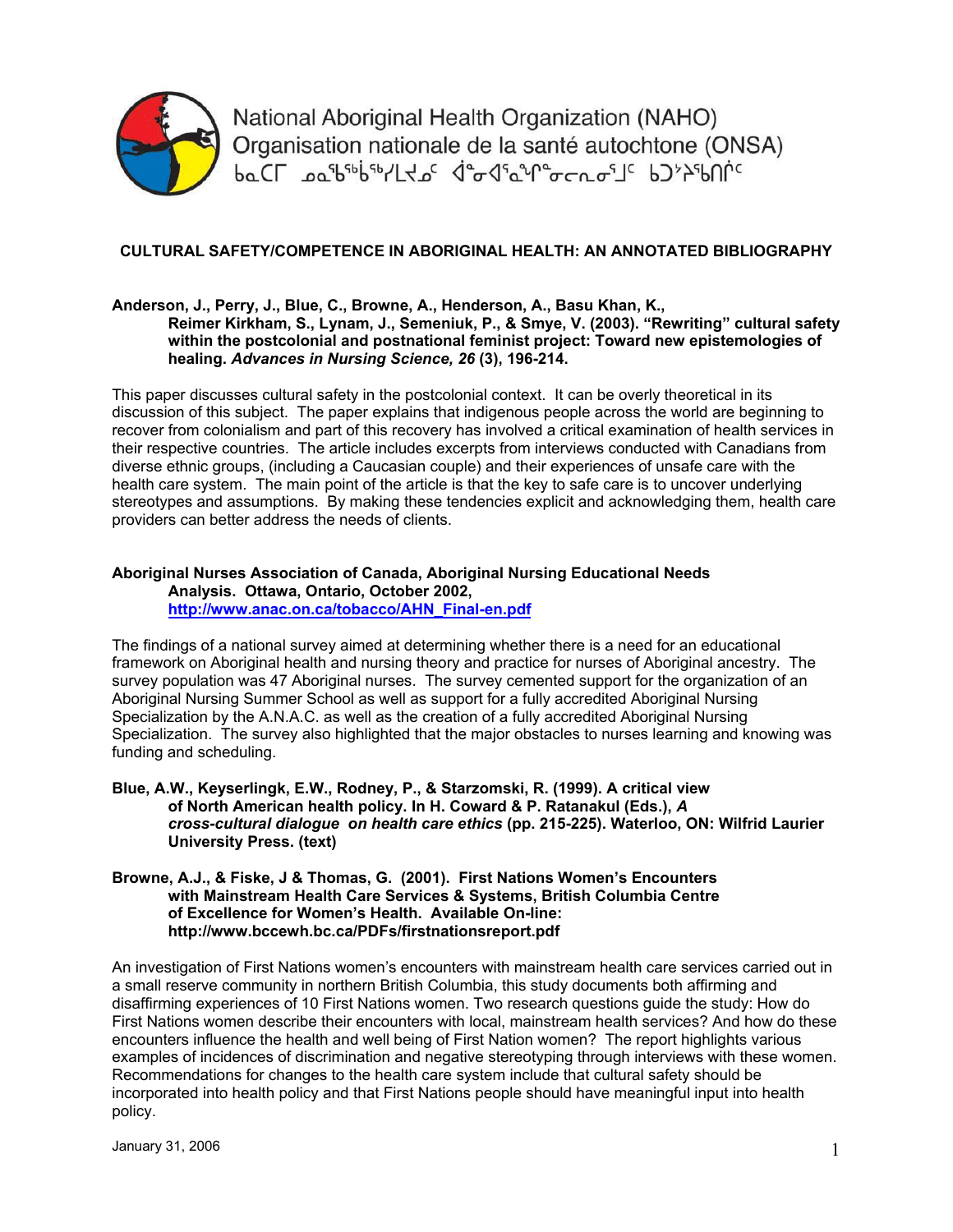## **Congress of Aboriginal and Torres Strait Islander Nurses (CATSIN). (2001). Strategic Framework for the Inclusion of Indigenous Health in Nursing Curricula and the Development of Recruitment and Retention Strategies for Indigenous Australians in Nursing Education.**

## **Cooney, C. (1994) A Comparative Analysis of Transcultural Nursing and Cultural Safety.** *Nursing Praxis in New Zealand.* **Vol. 9(1) p.6-11.**

The purpose of this paper is to consider the similarities and differences between transcultural nursing and cultural safety, and through this to show why cultural safety is a more appropriate pathway for New Zealand nursing education in working to improve overall health of the population.

## **Coup, A. (1996) Cultural Safety and Culturally Congruent Care.** *Nursing Praxis in New Zealand.* **Vol. 11.**

This article compares the two leading theories in the delivery of culturally appropriate nursing care – Irihapeti Ramsden's concept of "Cultural Safety" with the concept of "Transcultural Nursing" developed by Madeleine Leininger. It is contended in this article that Leininger's concept contains elements which would be considered culturally inappropriate and unsafe for Maori. The author concludes that the Kawa Whakaruruhau (Cultural Safety) educational process and content is more realistic because student nurses are not expected to become cultural experts and the educational objectives for Cultural Safety appear to be achievable and appropriate for all cultures whether minority or dominant.

#### **Couzos, Sophia and Murray, Richard. Aboriginal Primary Health Care: An Evidenced-based Approach. South Melbourne: Oxford University Press, 1973.**

## **Davidhizar, Ruth. Teaching Culture Within the Nursing Curriculum Using the Giger-Davidhizar Model of Transcultural Nursing Assessment.** *Journal of Nursing Education,* **40, 6 (September 2001): 282-284.**

This article explores key elements in teaching cultural competency in nursing schools. Some of these key elements include the development of a respectful attitude toward others in encountering beliefs, rituals different from ones own, self-awareness. Options for teaching cultural competency in nursing curriculum are explored including culture as a thread integrated through all courses, or alternatively, cultural competency taught as a separate course.

## **Dowd, Toni and Eckermann, Anne-Katrin. Cultural danger or cultural safety: remote area health services.** *The Australian Nurses Journal,* **21, 6. (December/ January, 1992), pp. 11-12.**

This article provides a discussion of the concept of Ramsden's "Cultural Safety." The author contends that cultural safety is more than the 'aboriginalization' of existing health services. The article gives an example of a culturally unsafe health encounter in which doctors put pressure on an Aboriginal woman to give birth in the hospital, despite her decision to give birth in her local community. One of the most important things to be gained from this article is the idea that a 'culturally unsafe' circumstance is one in which people perceive the health service as alien and not meeting needs in service treatment or attitude.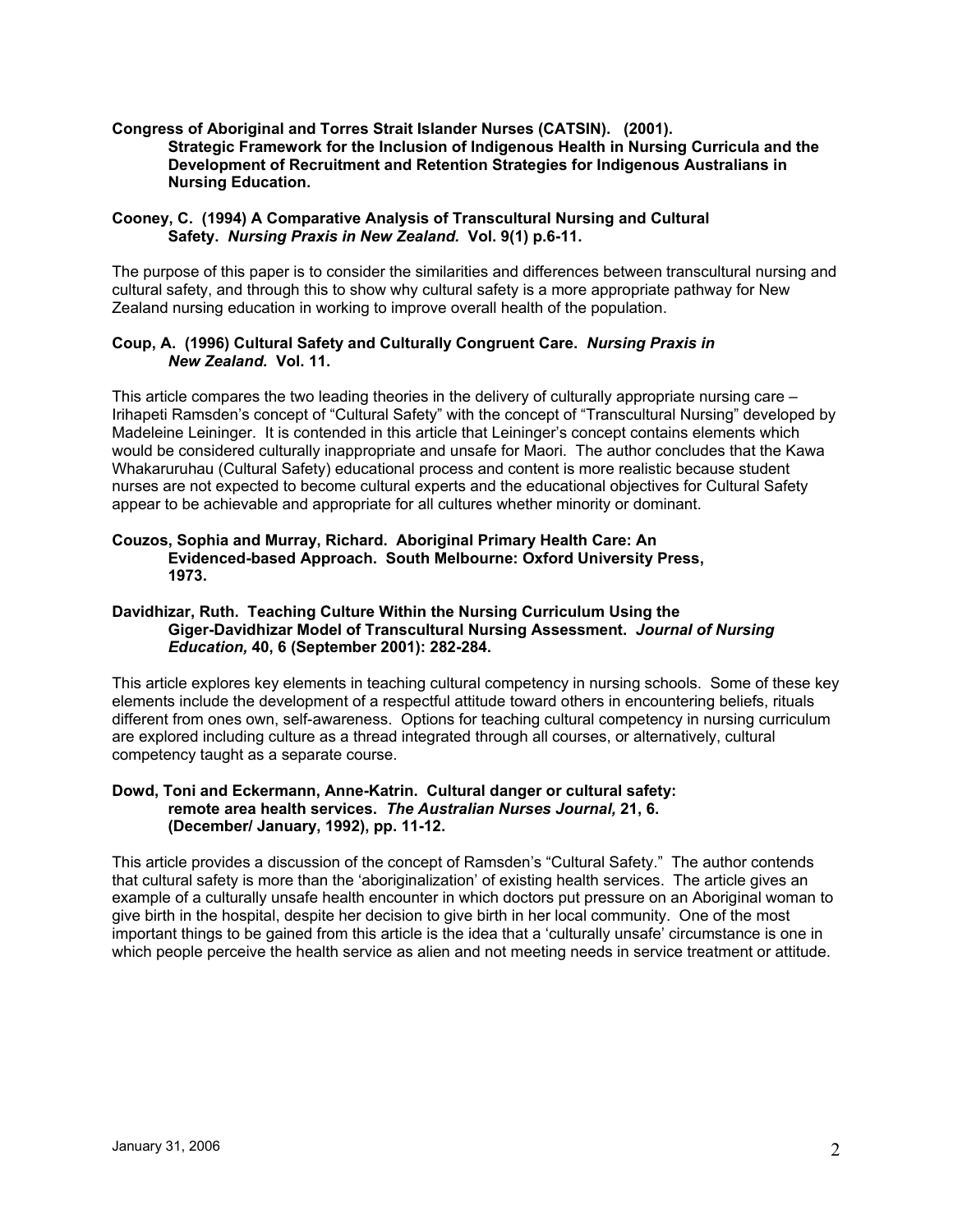# **Dowling, Jennifer. Transversing the cultural gap- Cultural Awareness on**

**Deployments. Available On-Line: http://www.defence.gov.au/dpe/dhs/infocentre/adfnursingofficers/forum/2002/Cultural%20 Diversity%20in%20the%20ADF.doc.** 

This paper explores the needs, attitudes, perceptions and understanding of nurses to the issue of cultural safety. The article elaborates on the ideas of Irihapeti Ramsden regarding cultural safety. It describes terms such as culture shock, and cultural relativism and their importance in grasping the skills required for culturally safe care. This article is useful in describing the gap between current ethnocentric attitudes of health professionals, and those needed for the adoption of culturally safe practice.

## **Downey, Bernice. Aboriginal Health Human Resources: "A Pillar for the Future." October 2003.**

This paper presents an overview of health human resource issues and initiatives for both the Aboriginal and non-Aboriginal population of Canada. A literature review and reliance on data compiled in the 1996 Royal Commission on Aboriginal Peoples informs discussion of what is known in the area of Aboriginal Health Human Resources (HHR). Focus is placed on describing HHR issues related to Traditional Healing and Midwifery, Cultural Competency, and Aboriginal Self- Determination. The report concludes with a useful overview of current initiatives occurring at the national level which will have an impact on Aboriginal HHR issues in the future.

## **Durie, Mason. 2001. Cultural competence and Medical Practice in New Zealand. Available On-line: http://aictp.com/Resources/Cultural%20Competence.html.**

In this paper, Dr. Mason Durie, head of the School of Maori studies at Massey University in New Zealand, discusses the differences between cultural competence and cultural safety. He outlines the fact that the medical community in New Zealand has adopted the cultural competence approach rather than the cultural safety approach in order to avoid the political connotations of the latter. Durie attempts to elaborate on the notion of what cultural competency means in relation to Maori health.

## **Flores, G and Gee, D. and Kastner, B. The Teaching of Cultural Issues in U.S. and Canadian Medical Schools.** *Academic Medicine,* **75. pp. 451-455.**

**Available on-line:** 

**http://www.academicmedicine.org/cgi/content/full/75/5/451?maxtoshow=&HITS=10&hits= …** 

The purpose of this study is to determine the number of U.S. and Canadian medical schools that have courses on cultural issues and to examine the format, content and timing of those courses. The results of the study were that very few schools had separate courses specifically addressing cultural issues and that most did not teach about specific cultural issues of the largest minority groups. The overall conclusion of the study was that most U.S. and Canadian medical schools provide inadequate instruction about cultural issues, especially the specific cultural aspects of large minority groups including Aboriginal/ Native American peoples.

## **Health Canada. (1999). Social inequality in the health of Canadians. In Curtis, J., Grabb, E. & Guppy, N. (Eds.), Social inequality in Canada: Patterns, problems, policies (3rd ed.) (pp.300-314). New Jersey: Prentice Hall.**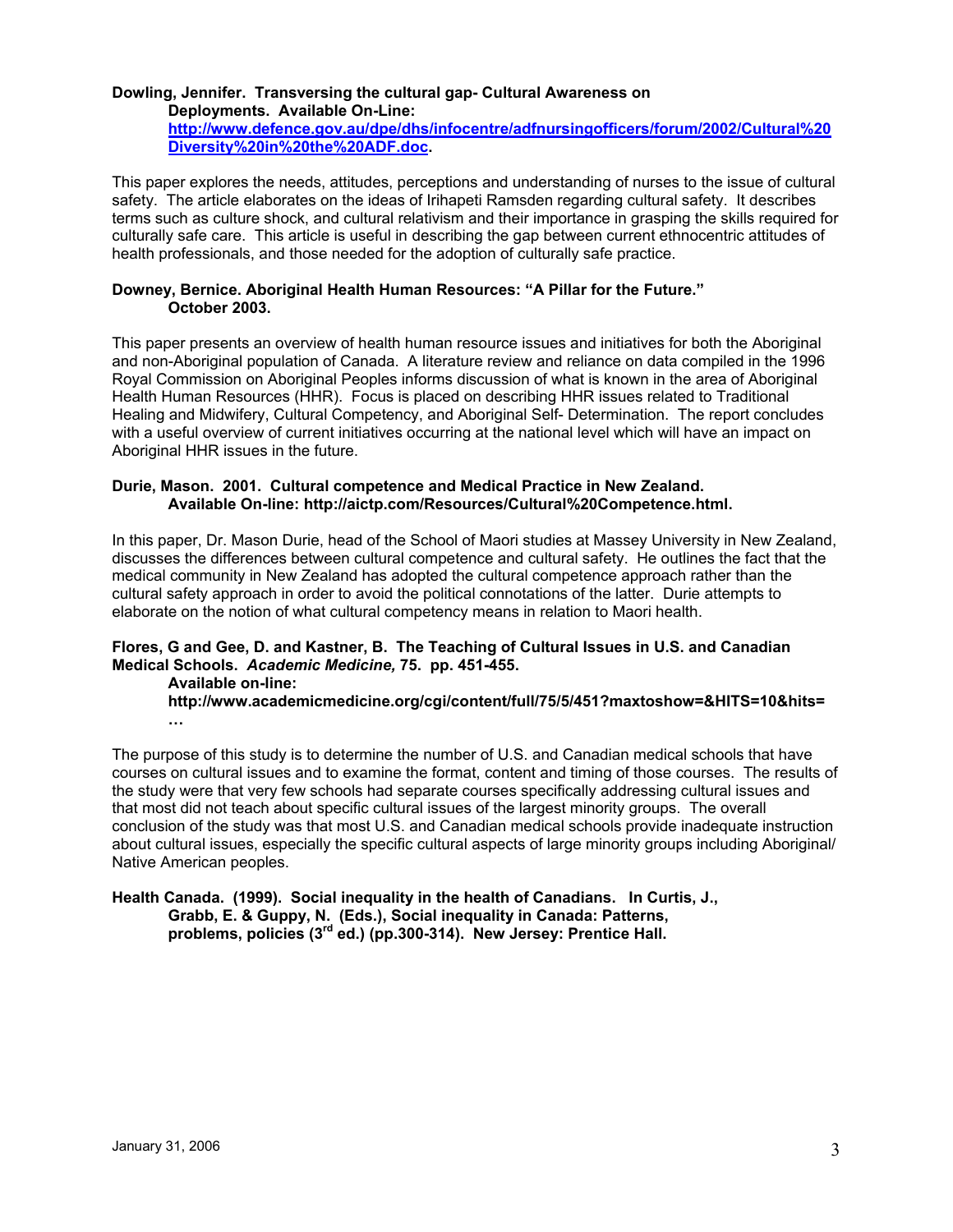## **Irvine. J, MacDonald S. University northern health service programmes in medical colleges in Canada. Arctic Med Res 1994; 53 (Suppl) 86-91.**

Seven Canadian university medical faculties have formal programs involving the provision of health services in northern Canada. These northern programs were established in order to meet the need for improved northern health care including the need to be involved with the provision of itinerant specialist and general practitioner services to support the work of primary care nurses. This paper presents a brief historical overview of the origins of some northern university programs, their development and changes, and discusses the evolving role of universities in providing health services in Canada's North.

## **Jerome, Les and Collins, Don. Social Work Interviewing Skills with Aboriginal Clients. Alberta College of Social Work Conference.**

Social work interviewing skills with Aboriginal clients must incorporate core Western-interviewing skills yet must include added components essential for effective practice. The article outlines seven essential elements in providing culturally competent social work with Aboriginal peoples. It emphasizes the importance for interviewers to be aware of the historical and contemporary forces of oppression and the impact that they have on Aboriginal and non-Aboriginal relations. It also presents a set of values that will work to improve trust and improve the interviewer-client relationships. These values include noninterference, spirituality, cooperation, community, family orientation, sharing, and time.

## **Leininger, M. (1998). Leininger's theory of nursing: Cultural care diversity and universality. Nursing and Health Care, 1, 152-160.**

## **Leininger, M. (1991). Transcultural Nursing: The Study and Practice Field.** *Imprint* **(April/ May).**

This article discusses the need for change in nursing practices, as nurses educated in mainstream Western universities (term?) encounter patients of different cultures from their own, and have difficulty addressing these needs. Transcultural nursing emphasizes how people are enculturated, grow and learn certain values important to a culture. Nurses study various cultures to learn their theories on health and illness. The article is useful in giving concrete examples of culturally insensitive care. In so doing, it describes why some groups are reluctant to seek mainstream professional health services.

## **Lenburg, C. (1995).** *Introduction and content to promoting cultural competence.*  **Washington, DC: American Academy of Nursing.**

**McClennon-Leong, J., & Kerr, J.R. (1999). Alternative health care options in Canada. Canadian Nurse, November, 26-30.** 

#### **Narayan, M. (2002). Six Steps Towards Cultural Competence: A Clinician's Guide. Home Health Care Management & Practice, 1 August 2002, vol. 14, no. 5, pp. 378-386(9) - SAGE Publications**

This article explores six concrete steps that homecare clinicians can take to provide care that meets the cultural needs and expectations of patients from diverse populations. The article concludes that those clinicians that approach cross-cultural patient encounters by acknowledging that the patient and family are experts about their cultural norms and viewing cultural competence as an on-going process rather than a static end-goal will achieve the most effective outcomes with their patients of diverse cultures.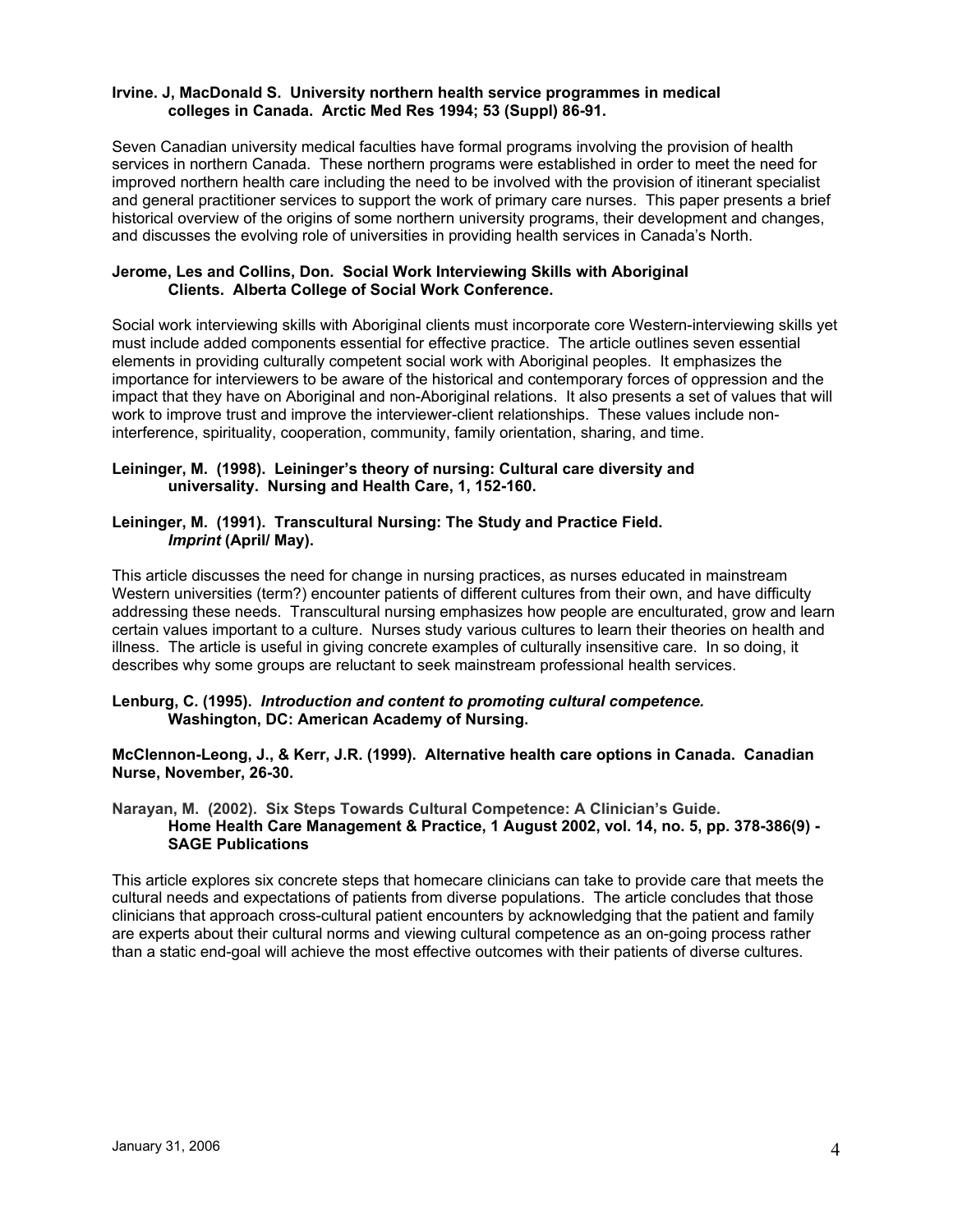## **Nursing Council of New Zealand. Guidelines for Cultural Safety, the Treaty of Waitangi, and Maori Health in Nursing and Midwifery Education and Practice, http://www.nursingcouncil.org.nz/culturalsafety.pdf, March 2002.**

This report articulates guidelines to minimize current confusion in the relationship between cultural safety, the Treaty of Waitangi (the founding document of New Zealand) and Maori health, to help to move toward a national approach on providing care to the Maori peoples of New Zealand. The Nursing Council of New Zealand attempts to redefine cultural safety as an outcome of nursing and midwifery education that enables safe service to be defined by those who receive the service. A culturally safe education involves the nurses becoming aware of their role as cultural bearers. Awareness of power relationships and ability to evaluate the impact that historical, political, and social processes have on health of clients are amongst learning outcomes identified in the report.

### **Parboosingh, J. (2003). Medical schools' social contract: More than just education and research. Canadian Medical Association Journal, 168 (7), 852-853.**

This article asserts that medical schools will need to formally address their roles not only in education and research but also their social roles in the community. Social accountability in medical schools means that medical schools have an obligation to direct their education, research and service activities towards addressing the priority health concerns of the community, region and /or nation they have a mandate to serve.

## **Paterson, B., Osborne, M. & Gregory, D. (2004). How different can you be and still survive? Homogeneity and difference in clinical nursing education."**  *International Journal of Nursing Education Scholarship, 1***(1), 1–13.**

## **Paul, David. (1998). "'It's not as Easy as just Walking in the Door': Interpretations of Indigenous People's Access to Health Care." Australian Journal of Primary Health- Interchange Vol.4, No.1.**

[From Abstract] "This paper explores how the cultural appropriateness of health care services is a determinant of whether they are accessed or not. Contemporary attitudes, and their historical roots, are key issues that need to be addressed by health care providers and services. It illustrates that access issues are not merely caused by the local availability of health centers to indigenous peoples, but also the psychological barriers preventing Aboriginal people from accessing care. This article makes the key recommendations that health care providers need to become fully aware of the social, cultural, economic and political determinants of health."

## **Pence, Alan, and Ball, Jessica. "Two sides of an eagle's feather: University of Victoria partnerships with Canadian First Nations communities." Early Childhood Services: Theory, Policy and Practice.**

## **Polaschek, N.R., (1998). Cultural safety: a new concept in nursing people of different ethnicities. Journal of Advanced Nursing, 27, 452-457.**

This paper elaborates on the meaning of cultural safety. An important point asserted in this paper is that while changes in the attitudes of individual nurses can make a difference, cultural safety's focus on the individual nurse must be complimented by attention to collective issues such as general nursing policies, the nursing settings in which care is provided, and the broader health structures of which nursing is a part.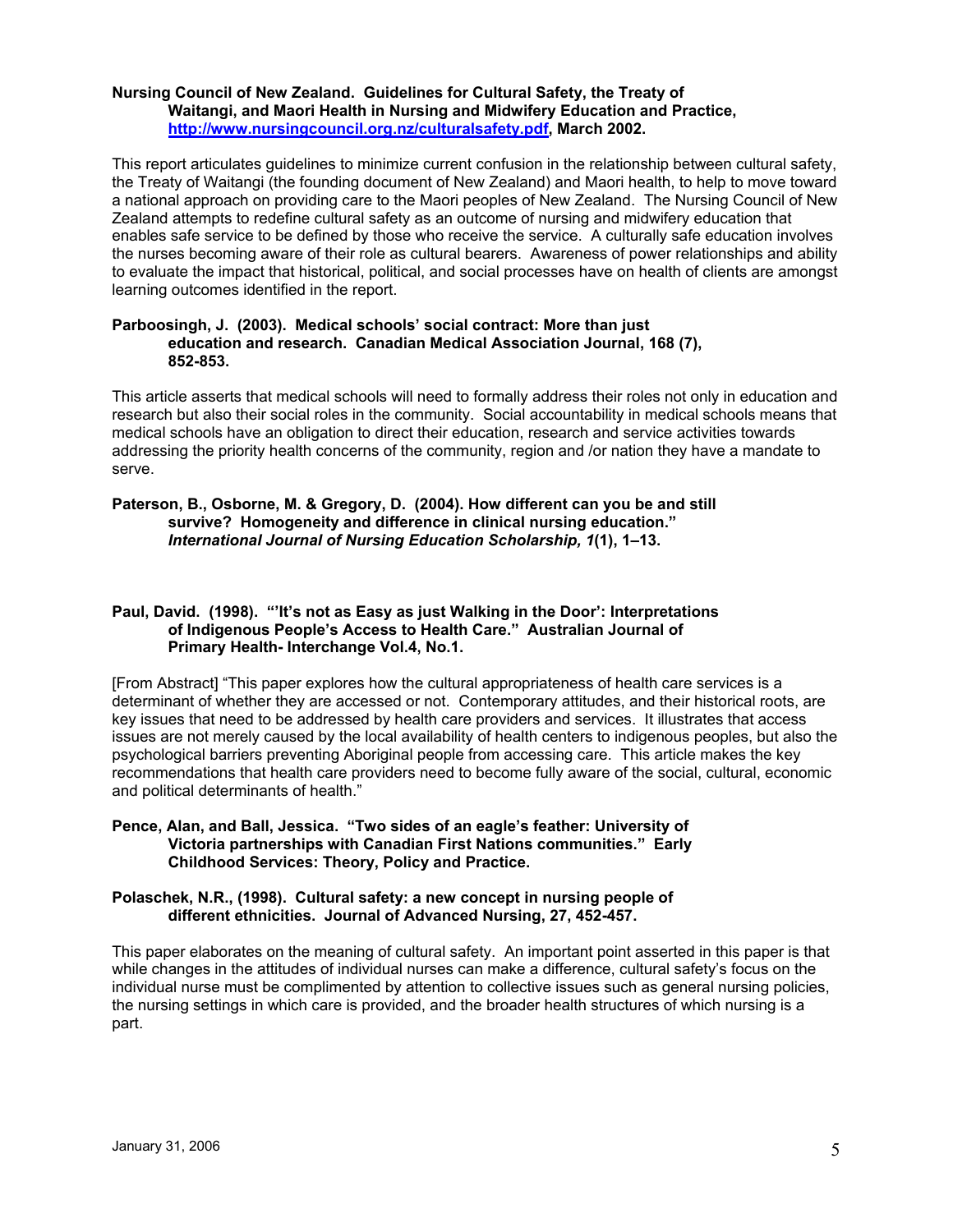- **Raphael, Dennis. (2004). Social Determinants of Health: Canadian Perspectives. University of Toronto Press ; ISBN: 1551302373**
- **Ramsden, I. (1992)** *Kawa Whakaruruhau: Guidelines for nursing and midwifery education.* **Wellington, NZ: Nursing Council of NZ.**
- **Ramsden, I. (1996). The Treaty of Waitangi and cultural safety: The role of the Treaty in nursing and midwifery education in Aotearoa. In Nursing Council of New Zealand,** *Guidelines for cultural safety in nursing and midwifery education.* **Wellington, NZ: NCNZ.**

**Ramsden, Irihapeti. (2002) Cultural Safety and Nursing Education in Aotearoa and Te Waipounamu. Available On-line: http://culturalsafety.massey.ac.nz/RAMSDEN%20THESIS.pdf. Victoria University, Wellington.** 

This doctoral thesis documents the evolution of the concept "Cultural Safety" from its origins in the late 1980s in New Zealand to the present usage. Ramsden gives various examples from her own experience as a Maori nurse of the issues that arise in delivering culturally safe care. In addition, Ramsden attempts to differentiate the concept of Cultural Safety from other popular approaches to educating health professionals including "Transcultural Nursing."

## **Redwood-Campbell, L., MacDonald, W.A., Moore, K. (1999) "Resident's exposure to aboriginal health issues, Survey of family medicine programs in Canada. Canadian Family Physician." Vol.45, p.325-330.**

The aim of this study was to determine whether Canadian family medicine residency programs currently have objectives, staff and clinical experiences for adequately exposing residents to Aboriginal health issues. The survey found that no programs had formal, written curriculum objectives for residency training in aboriginal health issues, although some were considering them. No programs had a strategy for encouraging enrollment of residents of Aboriginal origin. Also, the study found that elective experiences in Aboriginal health were available in 16 programs, and 11 programs were active on reserves. The conclusions of the study were that many Canadian family medicine programs give residents some exposure to Aboriginal health issues, but most need more expertise and direction on these issues. Also, the introduction of formalized objectives, created in collaboration with other family medicine programs and Aboriginal groups would improve the quality of education in Aboriginal healthcare in Canada.

## **Shah, C.P. and Svoboda, T. The Visiting Lectureship on Aboriginal Health: An Educational Initiative at the University of Toronto.** *Canadian Journal of Public Health,* **87, 4. (July-August 1996): 272- 274.**

One of the major deficits in Canadian universities is a lack of Aboriginal curriculum content. This paper describes the annual program of the Visiting Lectureship on Native Health at the University of Toronto as one of the ways to increase Aboriginal curricular content. Each year, the lectureship revolves around one Aboriginal health theme. These themes are explored though a series of lectures, seminars, workshops and workshops led by Aboriginal experts. The lectureship aims to influence its audience to deliver culturally appropriate services, formulate culturally relevant policies, and become advocates for Aboriginal causes. The hope is that the Lectureship, in setting a precedent for promoting Aboriginal health issues, will encourage institutional level change through the adoption of Aboriginal studies curriculum into current programming.